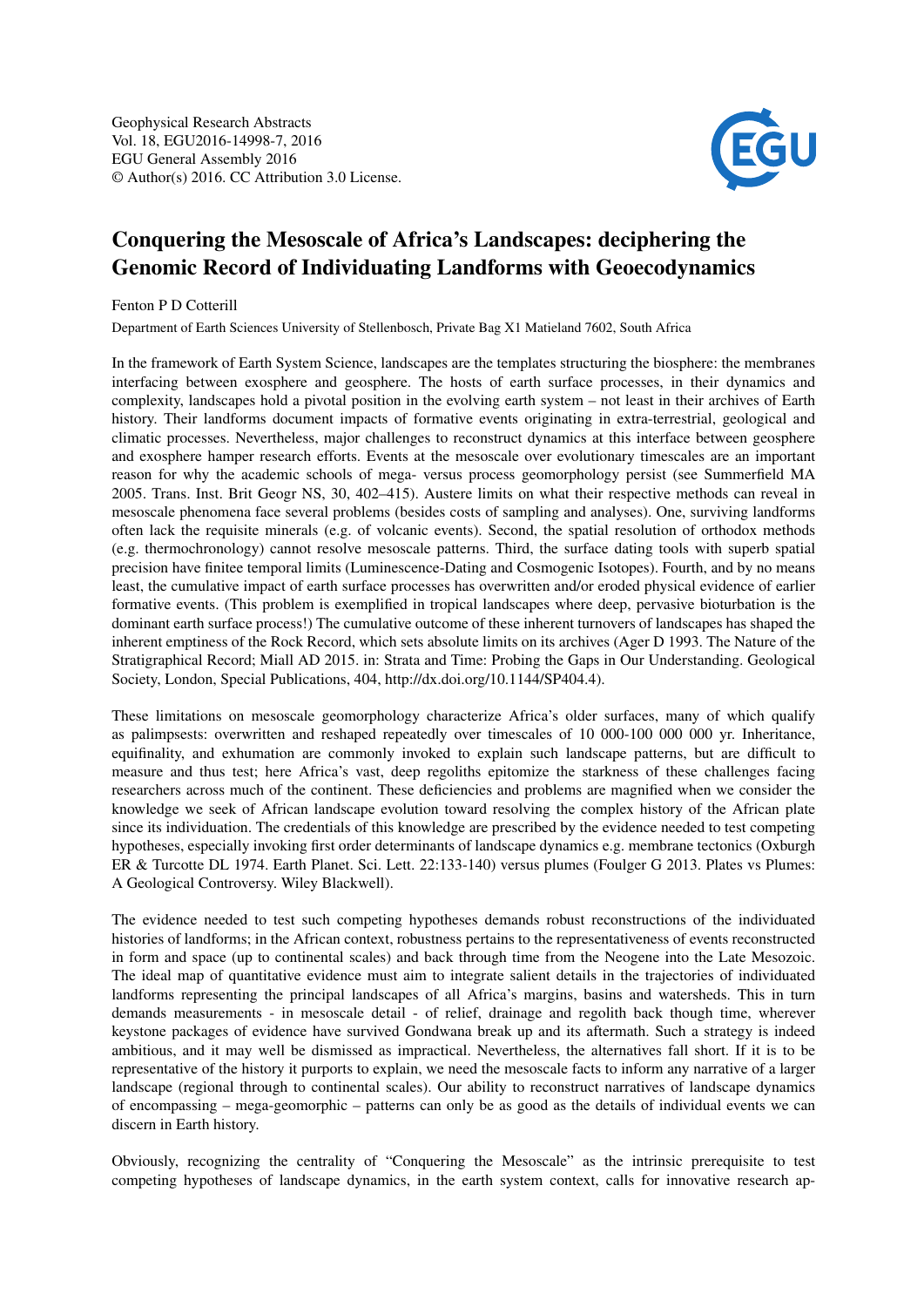proaches. This is where Africa holds vast potential. The continent is the most remarkable natural laboratory to explore and tackle these challenges where we seek to build the composite mega-geomorphic chronicle informed in the detail of mesoscale process and form. But how does geomorphology, embedded in an earth system framework, advance beyond the established approaches in process and mega-geomorphology? The latter's limitations to reconstruct the tempo and mode of African landforms and palaeoenviroments reveal the stark limits for researchers. This is where a geobiological approach brings interesting opportunities, especially for Africa. Consider, for one, the interlinking patterns of high endemism and geographical heterogeneity of extant biodiversity across the continent, and moreover the interplay in biotic turnovers since the Mesozoic that shaped these regional and more local patterns. These individuated biotic assemblages making up the continent's biomes and ecoregions reveal strident congruence with physiographic controls: especially relief, drainage and edaphic variables. Calibrated by molecular clocks, resolved with DNA evidence, timetrees of this phylogenetic diversity reveal a richness of evolutionary signals; the spectrum of these spectacular biotic radiations of African biodiversity range from the Late Mesozoic to Recent. The temporal spread of this phylogenetic diversity is exemplified, for example, in the extant mammal fauna: witness the Afrotheria compared to the Bovidae (Kingdon J et al. 2013. Mammals of Africa. Bloomsbury Press). Equally, Africa's freshwater fish fauna stands apart in its high endemism, preponderance of highly specialized species flocks, and ancient lineages that have seeded recent radiations (Otero O 2010. Cybium 2010, 34(1): 93-113). Nevertheless, Africa's fossil record – botanical and zoological - is too patchy and incomplete to build palaeoenvironmental narratives with the precision needed to resolve details of mesoscale events in landscape dynamics (especially at timescales >10 000 yr).

Ideally, the biological evidence we seek to resolve a high fidelity narrative of landscape dynamics must extend back into the Cenozoic, and quantify turnovers of individual species on respective landforms. Births, deaths and tenures of species are its core currencies. The genomic record holds this evidence in its evolutionary archives, and we can read these signatures in the DNA of living organisms. This interdisciplinary approach exploits patterns of DNA variation in living organisms to reconstruct evolutionary events in landscape history at the mesoscale. Coupling the technological advances in 21st century molecular biology (especially genomics) with key tenets of ecological theory, we can exploit the remarkable variety of evolutionary signals preserved in the extant biodiversity of a landscape. Deciphering the genomic record, Geoecodynamics exploits the fidelity of individual species to their respective habitats; where the biota has persisted within/on encompassing landforms. This spatial resolution is determined principally by the degree of niche conservatism that has acted to lock the species into finite ecophysiological boundaries in the landscape. These ecophysiological envelopes of species can be mapped and modelled in a GIS framework, using variables familiar to geomorphologists: including altitude, surface roughness, lithology, and especially drainage attributes (stream topology and limnological variables). Geoecodynamics studies terrestrial and aquatic species as complementary biotic indicators of the palaeoenviroments in which they evolved. This strategy extends into the critical zone, to track evolutionary tenures and turnovers of endemics "ecological prisoners" in vadosic and phreatic landforms. Moreover, geoecodynamics of the Critical Zone can logically exploit endemic biota at the microscale in regolith, and also extremophiles to extreme depths; all such populations hold fascinating potential as biotic indicators of otherwise encrypted events in Earth history.

Geoecodynamics is an exciting area emerging in geobiology. It opens up with new lines of attack on challenges at the core of geomorphology and palaeoecology. In its abilities to quantify mesoscale phenomena, geoecodynamics injects new life into evolutionary geomorphology. Moreover, the means to quantify mesoscale process and form enables quantification of thresholds and tenures of landform dynamics; we can now scrutinize obscurities, including the scale-dependency of landscape events invoked to have shaped palimpsests (Brunsden D 1996 Zeitschrift für Geomorphologie NF, 40, 273– 288). Analogously, where accumulated packages of evidence survive, we should be able to map out key signals in the tempo and mode of the genomic record through the Critical Zone, and so scrutinize otherwise encrypted events that shaped the inherent emptiness of the Rock Record (Ager D 1993. The Nature of the Stratigraphical Record; Miall AD 2015. Strata and Time: Probing the Gaps in Our Understanding. Geological Society, London, Special Publications, 404, http://dx.doi.org/10.1144/SP404.4). Compared to, and notwithstanding, the episodic turnovers of sediments (and all allied events) that shaped evolving landscapes, the history of Life has been distinctly different; descent with modification links all clades and lineages of the Tree of Life with the present – even at deep nodes - though an unbroken chain of genomic connectivity. The complexity of niche space we see in landscapes reflects the diverse ways in how ecological fidelity of biodiversity maps on to landforms and their patchy environments, and this interplay has in turn acted to anchor evolutionary signals in the millions of individual species. The antiquity of African landscapes holds exciting opportunities for interdisciplinary explorations seeking mechanistic tests of this interplay between Process, Form and Life. The time is ripe to study African landforms and biota as a coevolving complex.